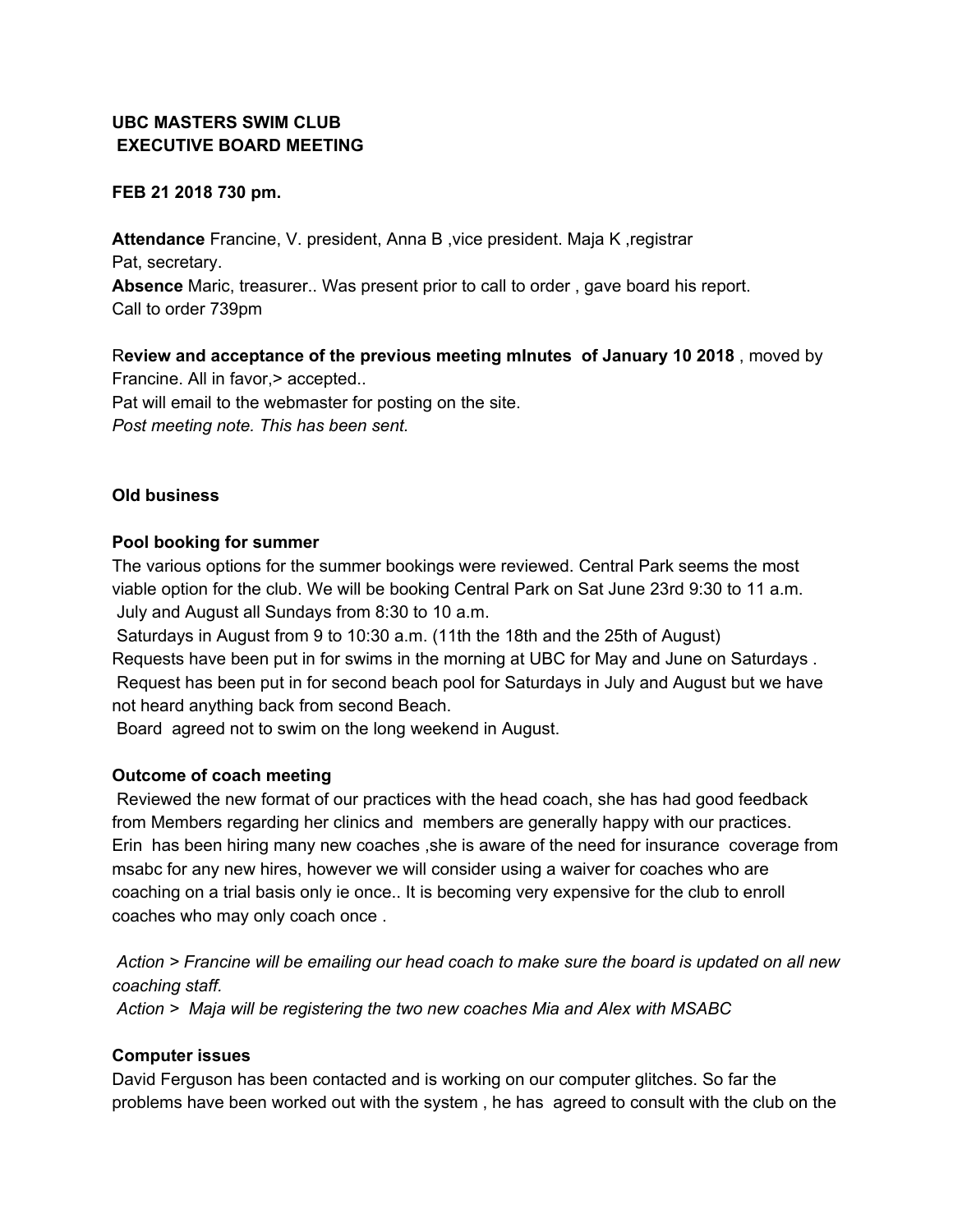system as this is something that he is most familiar with and has a commitment to make it successful.

### **Email to members on Lane Etiquette**

There has been no response to the etiquette reminder however some members have noticed Improvement in Etiquette Behavior.

We have had the odd complaint about swimmers that have been impacted by others who are swimming in the wrong lane. It was suggested that they talk to the coaches and also to talk to swimmers in their own lane, to ensure good communication with one another within the lane. If there are very difficult issues, then the board should be aware.

### **Locker rental for coaches info folder**

There are no lockers available .Maric has been using his personal locker for storing document, but this has not been working out well especially if he is not attending practice. The key documents that are in the folder seem to be the coaches checks, waivers and trial Swim cards. We have not come up with an adequate solution. Patricia suggested that the checks be mailed to the coaches in order to prevent issues with the checks going missing. It appears that the rest of the board would like to find a different solution to this.

Action item >. Francine will talk to Erin about what is critical in the folder and if she has any *other solutions for storage of the folder.*

*Post meeting note> Maric Suggest that we plan to rent a locker in the fall of 2018 in the universal changing area*

#### **Lane allocation**.

The current number of lanes we are renting is appropriate and adequate there's never been more than six people per Lane.

## **New times** , are they working out?

4:30 on Saturdays and 3:30 on Sundays for swim practice seems to be working out ,we've received no complaints about the change in time. We will be waiting for the pool management to come back to us whether or not the Saturday change is permanent. the Sunday change is a permanent change for the club.

#### **Booking for spring cancellations**

There is a cancellation for one weekend in March and one weekend in April, the board is recommending booking Byng pool for Saturday March 17th 5 to 6:30 Anna will proceed to book this . If we have a good turnout for the March cancellation at Byng pool then we will book for the April cancellation as well. We explored options for booking a Sunday practice however there are no other options available for us so the Sunday practice will have to be cancelled for that weekend.

#### **New Business:**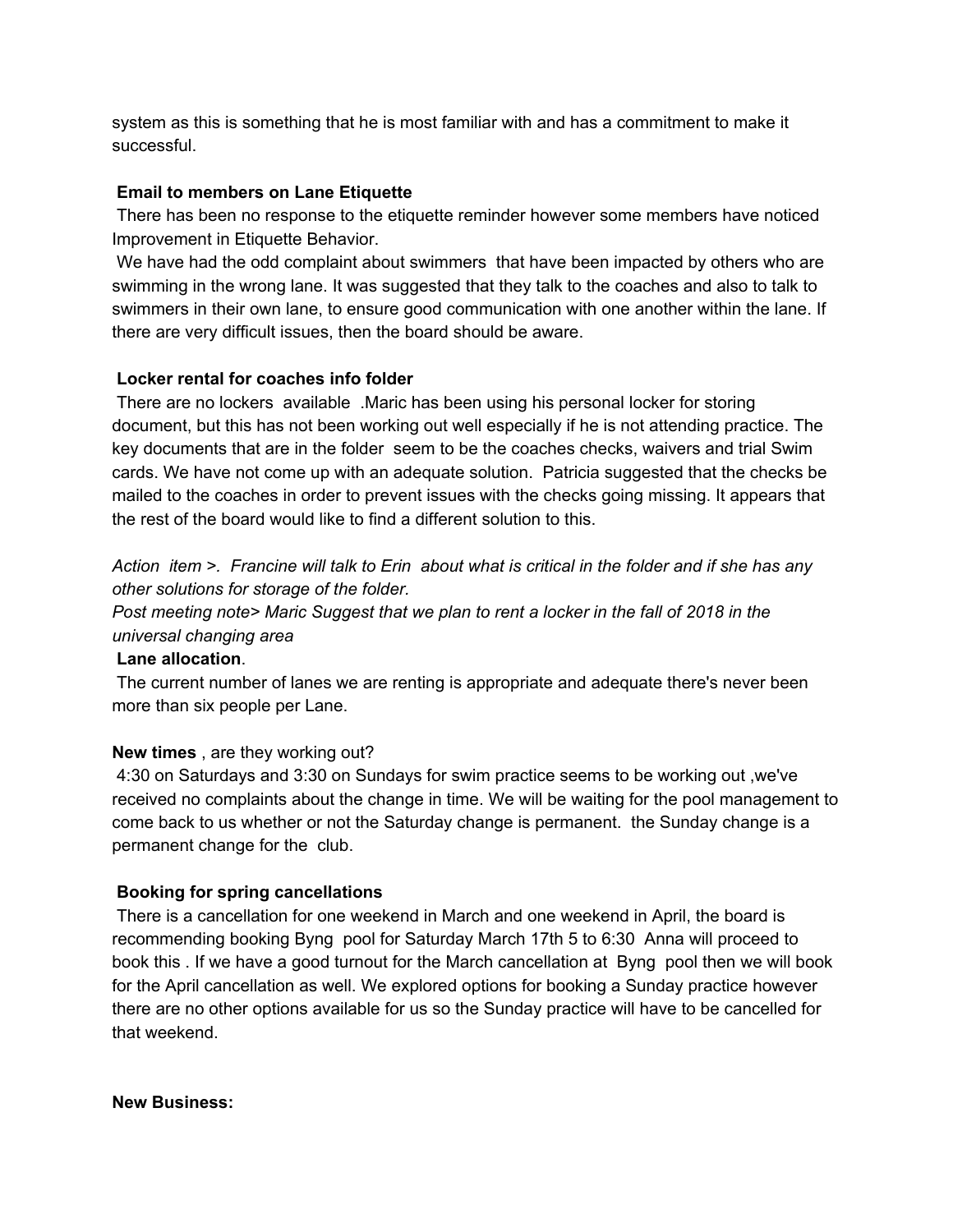### **Coach communication with members and the board.**

Discussion ensued regarding mitigating issues with our members. The board would encourage the coaches to refer any contentious issues to the board as a whole to deal with.

## **President and vice presidents meeting with pool management regarding cancellations and other issues**.

The summary of the meeting was emailed to the board members., We discussed various problems with the pool and the numerous cancellations etc.. The pool management extended their apologies . They hope that they now have a better handle on the maintenance of the pool and we should see better service in future.

Other key issues are>

A) Do we wish to pursue our new proposed fee structure as mandated by our members?. The board is still waiting for a response to our fee restructuring proposal. It would appear that the pool management is dealing with other more pressing issues at this time.

B) The LED board , do we want to post our logo?

Pool management has encouraged us to send the information for our logo to be posted on the board.

*action item > Francine will forward the email that David Ferguson developed for the advertising on the LED board*

## **Lawyers fee and status of the annual report and transition documents** .

We have completed our annual report and we have completed our bylaw transitioning to the new societies act all the information has been posted on the shared Drive.

## **Trial swimmers.**

Patricia drafted a email for trial swimmers and new swimmers as an introduction to our program. Anna and Francine will tidy it up prior to using the document.

#### **Potential budget shortfall**

Discussion ensued regarding a potential budget shortfall of approx 5000 dollars. . However we have not completed our summer registration. We do have a number of swimmers who have registered for the whole year. It was decided if we do still have a shortfall in the summer this year that we could cut back on number of lanes and coaches even change some venues, in order to meet our budget, however we decided that we must offer at least 4 swim per week if possible with pool availability . 10 pass program will also be offered in the summer for \$100 plus GST

Anna brought up a point that we should be looking at our budget for each session separately to make sure that each session is coming in on budget. Currently our budget is looked at on an annual basis which seems to becoming problematic.